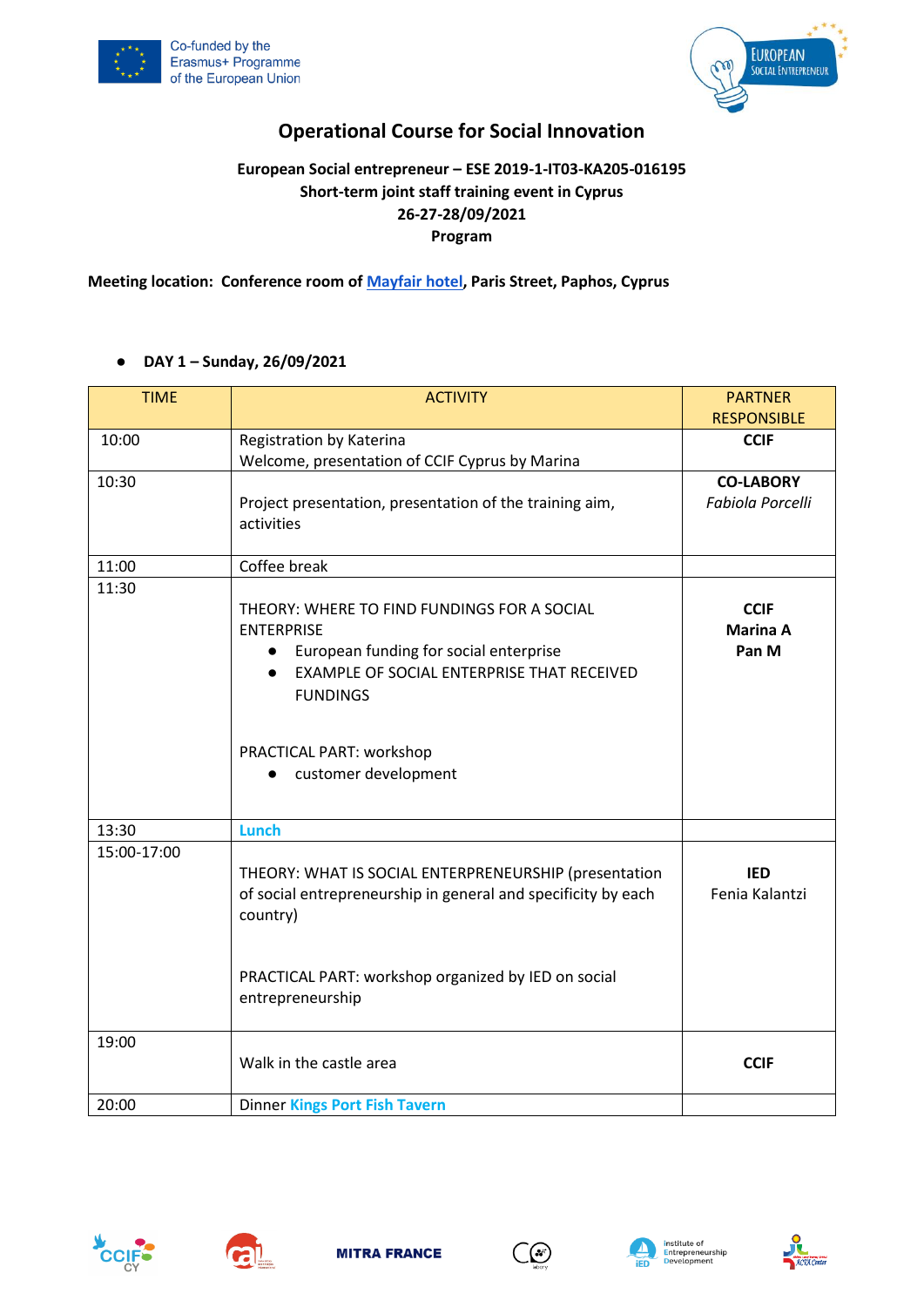



#### ● **DAY 2 – Monday, 27/09/2021**

| <b>TIME</b> | <b>ACTIVITY</b>                                                                                                                                                     | <b>PARTNER</b><br><b>RESPONSIBLE</b> |
|-------------|---------------------------------------------------------------------------------------------------------------------------------------------------------------------|--------------------------------------|
| 10:00       | <b>FIRST SESSION</b><br>THEORY: LAUNCH A SOCIAL ENTERPRISE PLAN<br>Marketing plan<br>$\bullet$<br>Organisation plan<br>$\bullet$<br>Finance plan                    | CAI                                  |
| 11:30       | Coffee break                                                                                                                                                        |                                      |
| 12:00       | PRACTICAL PART: workshop PERSONAL REFLECTION<br>(workshop, suggestion: make this questionnaire available on<br>Google forms)                                        | <b>CAI</b>                           |
| 13:00       | Lunch at Mayfair (buffet or a la carte)                                                                                                                             |                                      |
| 15:00-17:00 | THEORY: BUSINESS MODEL CANVAS<br>Explanation how it works<br>$\bullet$<br>Hot to present a business idea in real life<br>Elevator pitch<br>PRACTICAL PART: workshop | <b>MITRA</b>                         |
| 20:00       | Dinner at Casa Mespilea                                                                                                                                             |                                      |